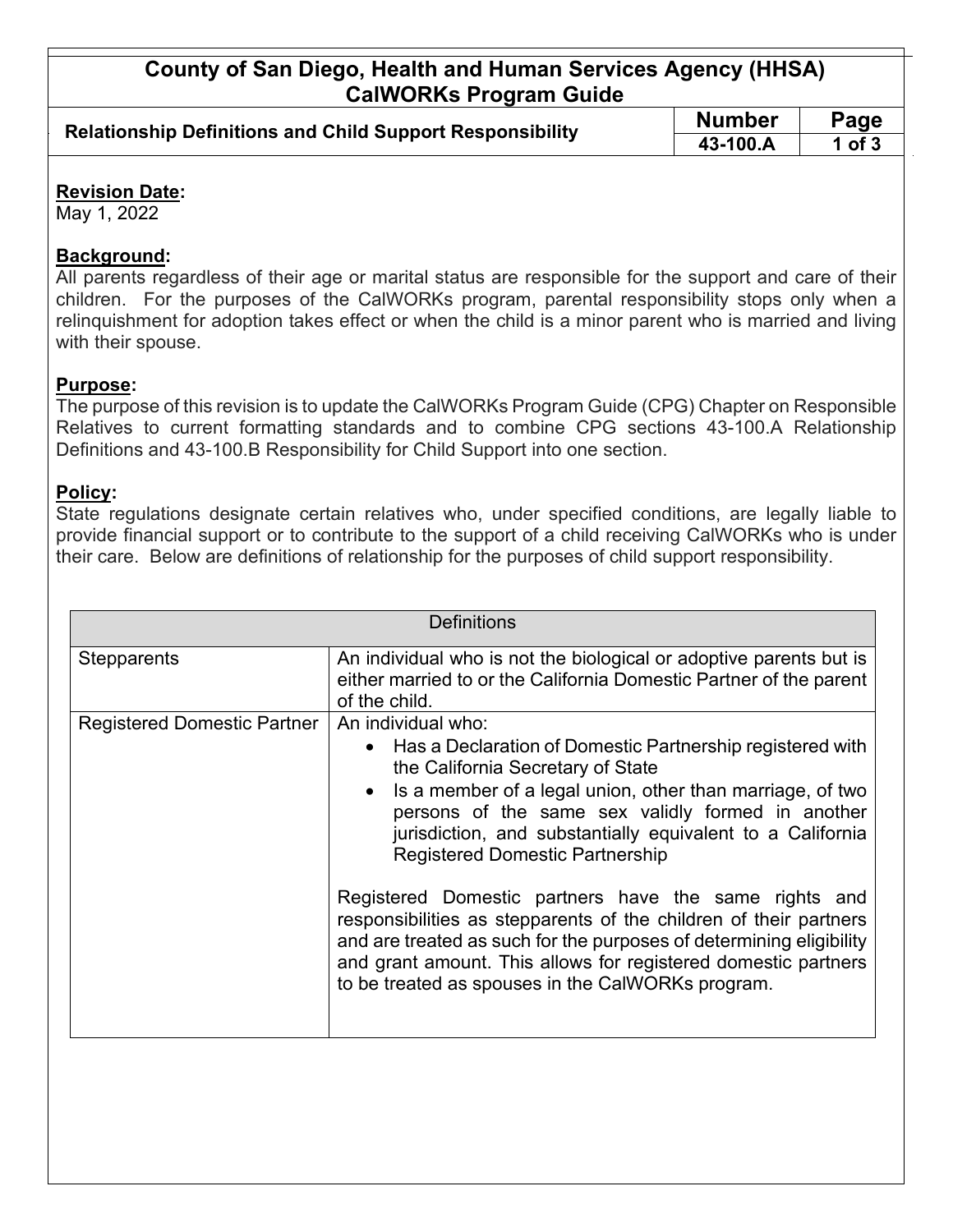# **County of San Diego, Health and Human Services Agency (HHSA) CalWORKs Program Guide**

| <b>Relationship Definitions and Child Support Responsibility</b> | <b>Number</b> | Page       |
|------------------------------------------------------------------|---------------|------------|
|                                                                  | 43-100.A      | $2$ of $3$ |

| <b>Common Law Marriages</b> | California law recognizes any out-of-state marriage as valid<br>(including common-law marriage) as long as it is valid where<br>contracted or performed. If the parents state they are married to<br>each other, it is assumed that they are lawfully married unless<br>other evident refutes to this.                                                                                                                                                                                                                                                                                                                                                                                                                                                                                                                                                                                         |
|-----------------------------|------------------------------------------------------------------------------------------------------------------------------------------------------------------------------------------------------------------------------------------------------------------------------------------------------------------------------------------------------------------------------------------------------------------------------------------------------------------------------------------------------------------------------------------------------------------------------------------------------------------------------------------------------------------------------------------------------------------------------------------------------------------------------------------------------------------------------------------------------------------------------------------------|
| Same Sex Marriages          | Marriages between individuals of the same sex are treated the<br>same by both state and federal law, and in all state and federal<br>programs. Marriages in California between two people of the<br>same sex are valid if the marriage occurred June 16, 2008 or<br>later.<br>Same-sex spouses married during one of the periods<br>$\bullet$<br>described above are extended the same rights and<br>responsibilities as other spouses in the CalWORKs<br>program. They are stepparents to the other spouse's<br>child(ren), unless they are the natural or adoptive parent<br>of the child(ren). In that case, they will be treated like every<br>other parent<br>• Same-sex marriages performed in other states, valid in<br>the state at the time in which the marriage was performed,<br>are recognized as valid in California, regardless of the<br>date on which the marriage took place |

### Responsibility for Child Support

CalWORKs Program regulations require the determination of financial responsibility of the relatives listed below.

| <b>Responsible Relative</b> |                                                                                                                                                                                                                                                                                                                                                                                                            |  |
|-----------------------------|------------------------------------------------------------------------------------------------------------------------------------------------------------------------------------------------------------------------------------------------------------------------------------------------------------------------------------------------------------------------------------------------------------|--|
| Parents                     | All parents regardless of their age or their marital status are<br>responsible to the extent of their ability for the support and care<br>of their children whether they are natural or adopted, including<br>minor parents and children in foster care.<br>The responsibility continues even when:<br>• The parent is not living with the child<br>The marriage of the parents has been legally dissolved |  |
|                             | The parents were never married                                                                                                                                                                                                                                                                                                                                                                             |  |
|                             | • There is a court order removing the children from the<br>parent's custody                                                                                                                                                                                                                                                                                                                                |  |